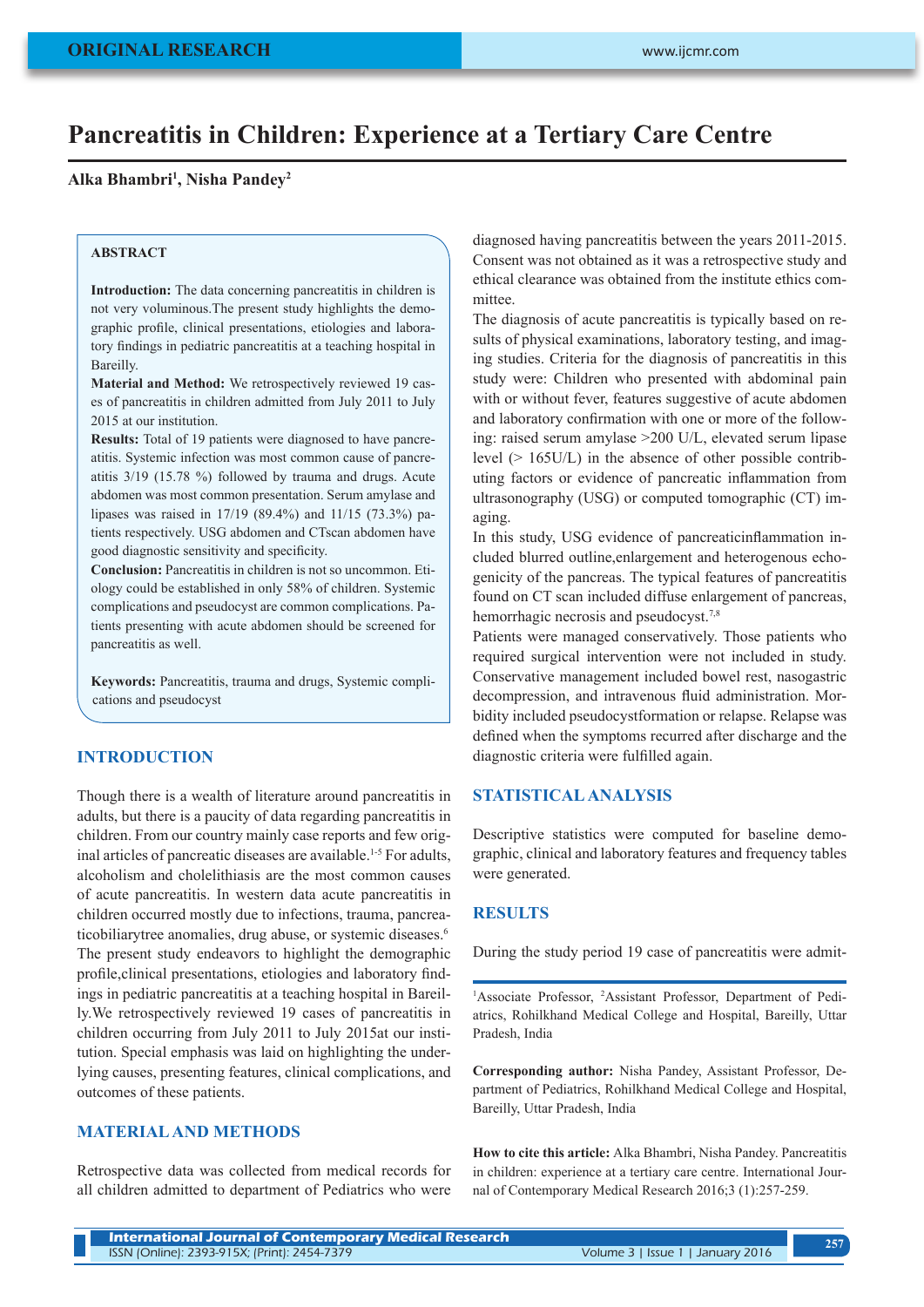ted and included in study.Demographic clinical profiles and investigation of these cases have been shown in table 1.

A higher incidence was observed in males 12/19 (63.15%) as compared to females. Patients between ages of 3-16 yrs were mainly affected, median age being 9.94 yrs.

Most common presenting complaint was abdominal pain present in all patients followed by nausea and vomiting 18/19 (94.7%). Vague abdominal distension and lump was found in 6/19(31.5%).Laboratory evidence of pancreatitis in the form of raised serum amylase was found in 17/19 (89.4%), where as raised serum lipase was found in 11/15 (73.3%). USG evidence of pancreatitis was found in 12/19 (63.15%) patients. CT scan was done in 2 patients, both of them had finding suggestive of pancreatitis.

All patients met the criteria of pancreatitis. Common etiology of patients with pancreatitis is given in Table 2. Out of 19 patients 3 (15.78%) had associated systemic infection. One patient had mump, one patient had septicemia with basal pneumonitis with mild ascites on ultrasonography and one patient had associated septicemia with peritonitis and acute respiratory distress which later on expired during treatment course. Blunt abdominal trauma was found in 2/19 (10.5%) patients. None of patients with trauma required surgical intervention. Two patients had history of drug intake (one patient was taking prednisolone and other one taking sodium valproate for seizure disorder).Two out of nineteen patients had associated cholecystitis/cholelithiasis and pancreatic lithiasis. Tuberculosis was incidentally diagnosed in 2/19 patients which however did not appear to have any direct correlation.

All patients were managed conservatively,18/19 patients improved by conservative management. One patient developed pancreatic abscess which required percutaneous drainage and later on improved with medical management. One patient developed pseudocyst. One patient expired within 48 hrs of admission; he had severe sepsis with ARDS with peritonitis (Table 3).

One patient after discharge came with recurrence of symptoms and CT scan was done, suggestive of pancreatic lithiasis and cholelithiasis.

Further metabolic and genetic work up could not be done and CT scan was also done in only 2 patients due to financial constraints.

## **DISCUSSION**

The demographic profile of pancreatitis in children in our study was similar to that reported by Das *et al* 2004. There was a higher incidence in males 63.15% (12/19) compared to females. Most of children were of older age group, with mean age being 9.94yrs in range (3-16yrs). This corroborates with other studies in which mean age was 7.4 -10.2.<sup>10-12</sup>

Epigastric abdominal pain was universally present in our study. Similar finding have been reported in other studies as well.<sup>9-12</sup> Nausea, vomiting, guarding and rigidity were found

|                                                               | (n)                        |                |                     | $\frac{0}{0}$ |  |
|---------------------------------------------------------------|----------------------------|----------------|---------------------|---------------|--|
| Sex (males)                                                   | 12                         |                | 63.15               |               |  |
| Mean age at onset                                             | 9.94                       |                |                     |               |  |
| $(3$ years -16years)                                          |                            |                |                     |               |  |
| Median duration of illness                                    | 16 days                    |                | $(01day-60 \ days)$ |               |  |
| Abdominal Pain                                                | 19                         |                | 100%                |               |  |
| Nausea/vomiting                                               | 18                         |                | 94.7%               |               |  |
| Distension /Lump                                              | 6                          |                | 31.5                |               |  |
| Fever                                                         | 14                         |                | 73.6                |               |  |
| Hepatomegoly                                                  | 10                         |                |                     | 52.6          |  |
| Failure to thrive                                             | 8                          |                |                     | 42.1          |  |
| Ascites                                                       | $\overline{2}$             |                | 10.5                |               |  |
| S. Amylase                                                    | N                          | n              |                     | $\frac{0}{0}$ |  |
| $\overline{\le}200$ (IU)                                      | 19                         | $\overline{2}$ |                     | 10.5          |  |
| 200-800 (IU)                                                  | 19                         | 15             |                     | 78.9          |  |
| $>800$ (IU)                                                   | 19                         | $\mathfrak{D}$ |                     | 10.5          |  |
| S. Lipase (>165)                                              |                            |                |                     |               |  |
|                                                               |                            |                |                     |               |  |
| <165                                                          | 15                         | $\overline{4}$ |                     | 26.67         |  |
| >165                                                          | 15                         | 11             |                     | 73.3          |  |
| $CRP +ve$                                                     | 19                         | 5              |                     | 26.3          |  |
| Positive USGFinding                                           | 19                         | 12             |                     | 63.1          |  |
| CT abdomen positive                                           | $\overline{2}$             | $\overline{2}$ |                     | 100           |  |
| Table-1: Demographic profile, clinical and laboratory parame- | ters of Pancreatic Disease |                |                     |               |  |

|                                               | $n (N = 19)$ | $\frac{0}{0}$ |  |  |  |
|-----------------------------------------------|--------------|---------------|--|--|--|
| Systemic infection                            |              | 15.78         |  |  |  |
| Drugs                                         |              | 10.5          |  |  |  |
| Trauma                                        | 2            | 10.5          |  |  |  |
| Cholecystitis and Cholelithiasis /            |              | 10.5          |  |  |  |
| Pancreatic lithiasis                          |              |               |  |  |  |
| TB                                            | っ            | 10.5          |  |  |  |
| Unknown                                       | 8            | 42.1          |  |  |  |
| Table-2: Etiology of Pancreatitis in children |              |               |  |  |  |

| Pulmonary                     | 19 |                | 10.5 |  |  |
|-------------------------------|----|----------------|------|--|--|
| Ascites                       | 19 | $\overline{c}$ | 10.5 |  |  |
| Peritonitis                   | 19 | 2              | 10.5 |  |  |
| Pseudocyst                    | 19 |                | 5.2  |  |  |
| Pancreatic abscess            | 19 |                | 5.2  |  |  |
| Mortality                     | 19 |                | 5.2  |  |  |
| Recurrence                    | 19 |                | 5.2  |  |  |
| <b>Table-3:</b> Complications |    |                |      |  |  |

## in 94.7% patients and fever in 73.6 %.

Weizman and Durie<sup>13</sup> considered serum amylase to be the most important diagnostic aid in determining pancreatic injuries. Although serum amylase can be normal in pancreatitis14, extreme is associated with serious complications of pancreatitis or other illnesses.<sup>15</sup> In Our study 17/19 (89.4%) patients had elevated serum amylase (>200 IU/L). Extreme elevation of serum amylase (>800IU/L) was found to be associated with pancreatic abscess and hemorrhagic ascites. Raised serum lipase was found in 11/15 (73.3%). This was comparable to findings from other studies, with sensitivityand specificity ranging from  $86.5\%$  to  $100\%$ .<sup>16,17</sup>